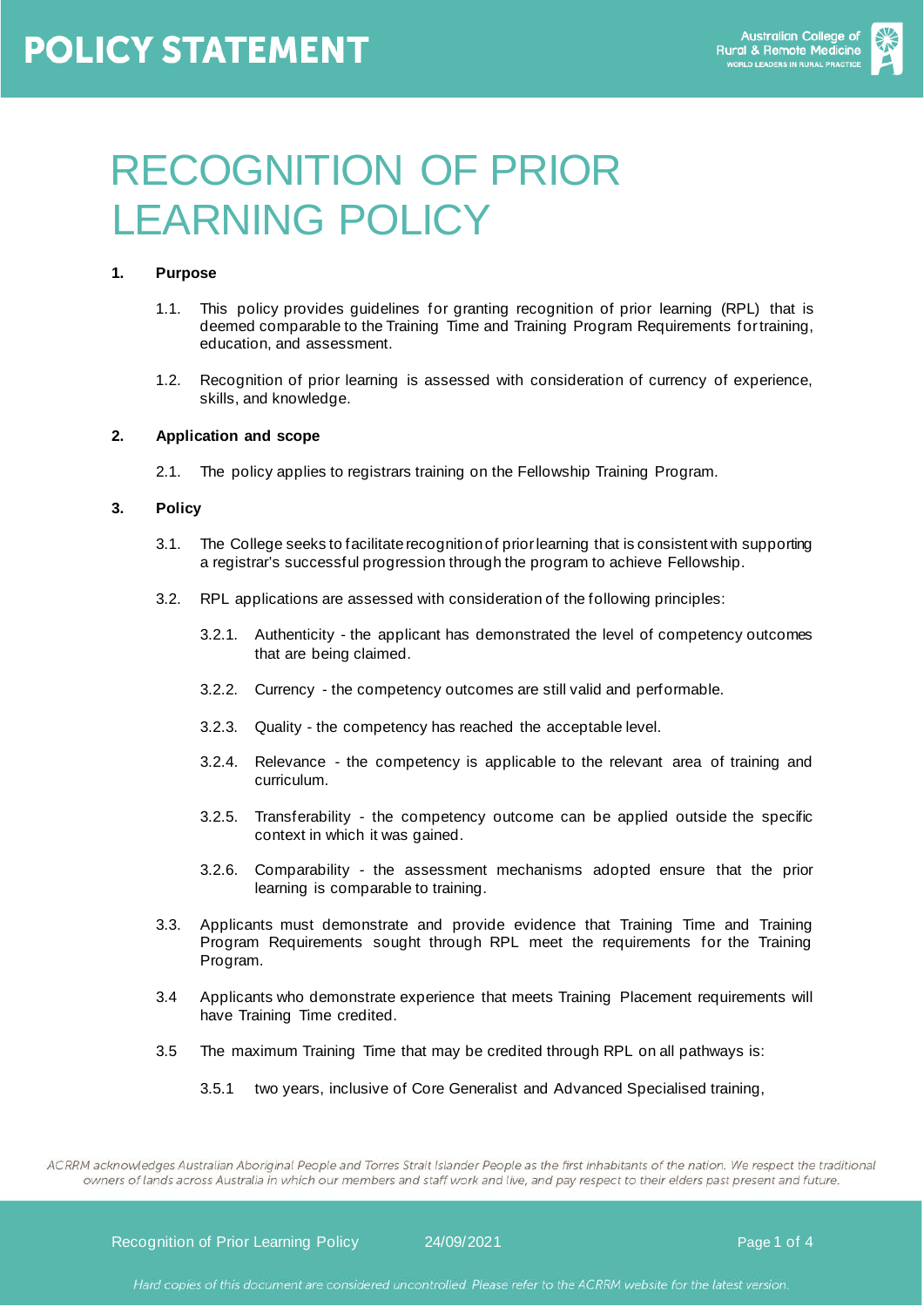

- 3.5.2 under exceptional circumstances, where a doctor has undertaken a comparable training and/ or academic program, RPL beyond these maximums may be awarded.
- 3.6 Training Programs Requirements may be credited when evidence of meeting requirements and recency of practice are provided.
	- 3.6.1 Recency of practice for Core Generalist paediatrics, anaesthetics and O&G is five years, from training start date.
	- 3.6.2 Recency of practice for Core Generalist secondary care, emergency care and rural and remote practice is two years, from training start date.
	- 3.6.3 Recency of practice for Advanced Specialised disciplines is two years, from training start date.
- 3.7 Primary care minimum Training Program Requirement cannot be credited through RPL, it must be completed in training to allow completion of workplace assessments.
- 3.8 Clinical experience in Australia and overseas experience in a Medical Board of Australia approve[d competent authority](https://www.medicalboard.gov.au/registration/international-medical-graduates/competent-authority-pathway.aspx) may be recognised.
- 3.9 Clinical experience gained in other countries may be considered case by case.
- 3.10 Registrars not demonstrating satisfactory performance during training may be required to undertake Training Program Requirements that have previously been credited through RPL.

#### **4. Roles and Responsibilities**

- 4.1 Registrars are responsible for ensuring that:
	- 4.1.1 information is accurate, complete and accompanied by all required evidence
	- 4.1.2 documents in other languages are translated into English by a recognised authority, such as an official translator or government official
	- 4.1.3 applications are submitted early in training and accompanied by a Training Plan
	- 4.1.4 applications are submitted at least 10 weeks prior to enrolling in assessment, if the RPL outcome is required to meet assessment eligibility
	- 4.1.5 applications are submitted through their Training Organisation.
- 4.2 Training Organisations are responsible for:
	- 4.2.1 supporting registrars to understand RPL requirements and outcomes
	- 4.2.2 working with registrars to work out what RPL is appropriate and develop a Training Plan
	- 4.2.3 ensuring RPL application is complete and evidenced prior to sending to ACRRM
	- 4.2.4 sending completed application to ACRRM along with a recommendation of what RPL is supported.

ACRRM acknowledges Australian Aboriginal People and Torres Strait Islander People as the first inhabitants of the nation. We respect the traditional owners of lands across Australia in which our members and staff work and live, and pay respect to their elders past present and future.

Recognition of Prior Learning Policy 24/09/2021 Page 2 of 4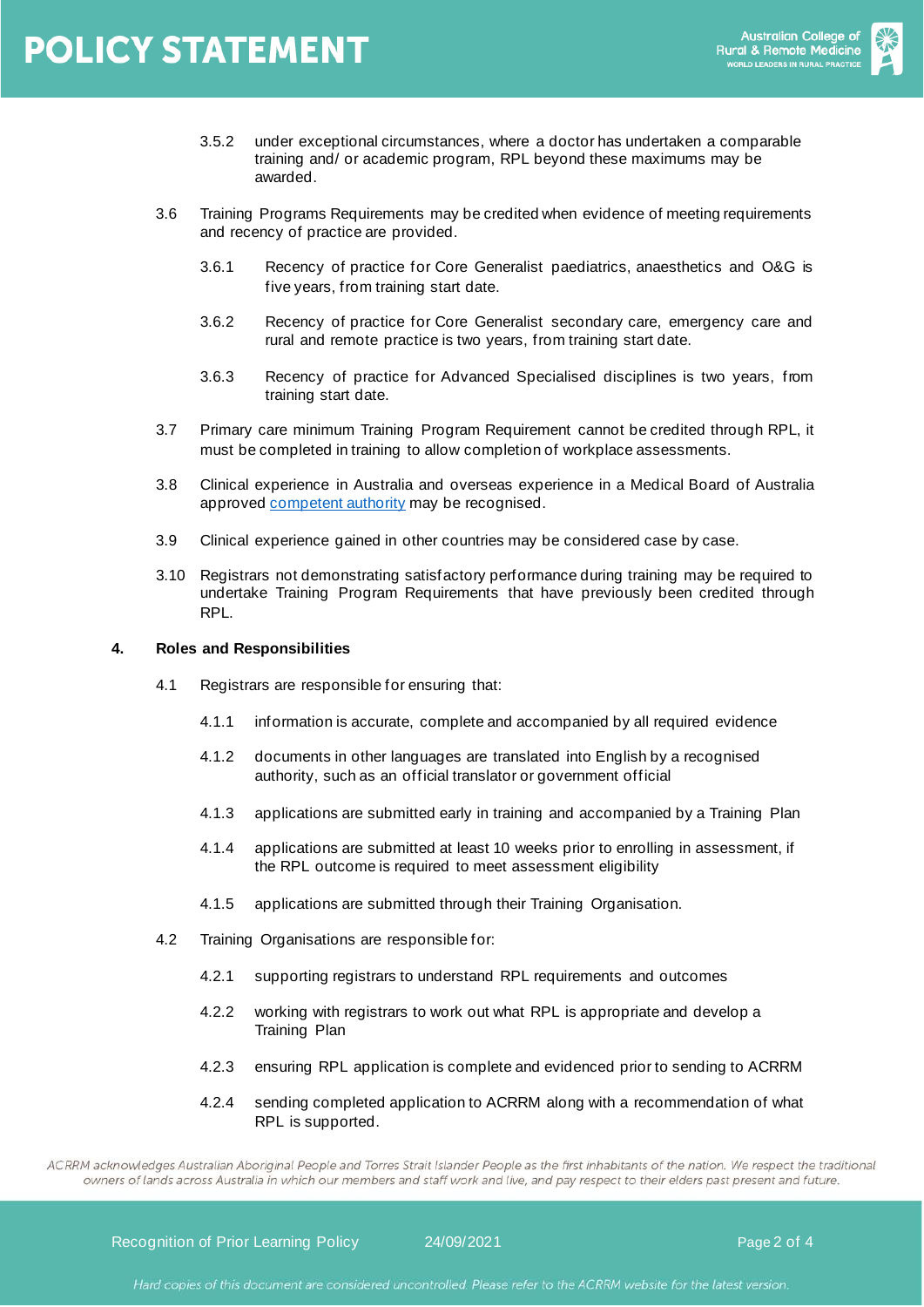

- 4.3 The College is responsible for:
	- 4.3.1 processing the application in accordance with this policy
	- 4.3.2 providing the RPL Outcome to the applicant and their Training Organisation within eight weeks.

## **5. Related Documentation**

- 5.1 ACRRM Training Program Requirements Policy
- 5.2 ACRRM Training Placement Policy
- 5.3 ACRRM Training Time Policy
- 5.4 ACRRM Fellowship Training Program Handbook
- 5.5 ACRRM Fellowship Assessment Handbook
- 5.6 ACRRM Advanced Specialised Training Handbooks
- 5.7 ACRRM Rural Generalist Curriculum
- 5.8 ACRRM Standards for Supervisors and Training Posts

#### **6. Definitions**

| Word/Term             | Definition (with examples if required)                                                                                                                                                                                                                                                                                                                                                                                                                |
|-----------------------|-------------------------------------------------------------------------------------------------------------------------------------------------------------------------------------------------------------------------------------------------------------------------------------------------------------------------------------------------------------------------------------------------------------------------------------------------------|
| <b>RTO</b>            | Regional Training Organisation                                                                                                                                                                                                                                                                                                                                                                                                                        |
| Training Organisation | A training organisation is the organisation who is responsible for training<br>delivery and ensuring that training requirements are met. This is the<br>Regional Training Organisations on the Australian General Practice<br>Training (AGPT) program, Remote Vocational Training Scheme (RVTS)<br>on this scheme or ACRRM on the Independent Pathway (IP) including<br>for registrars with places on the Rural Generalist Training Scheme<br>(RGTS). |

ACRRM acknowledges Australian Aboriginal People and Torres Strait Islander People as the first inhabitants of the nation. We respect the traditional owners of lands across Australia in which our members and staff work and live, and pay respect to their elders past present and future.